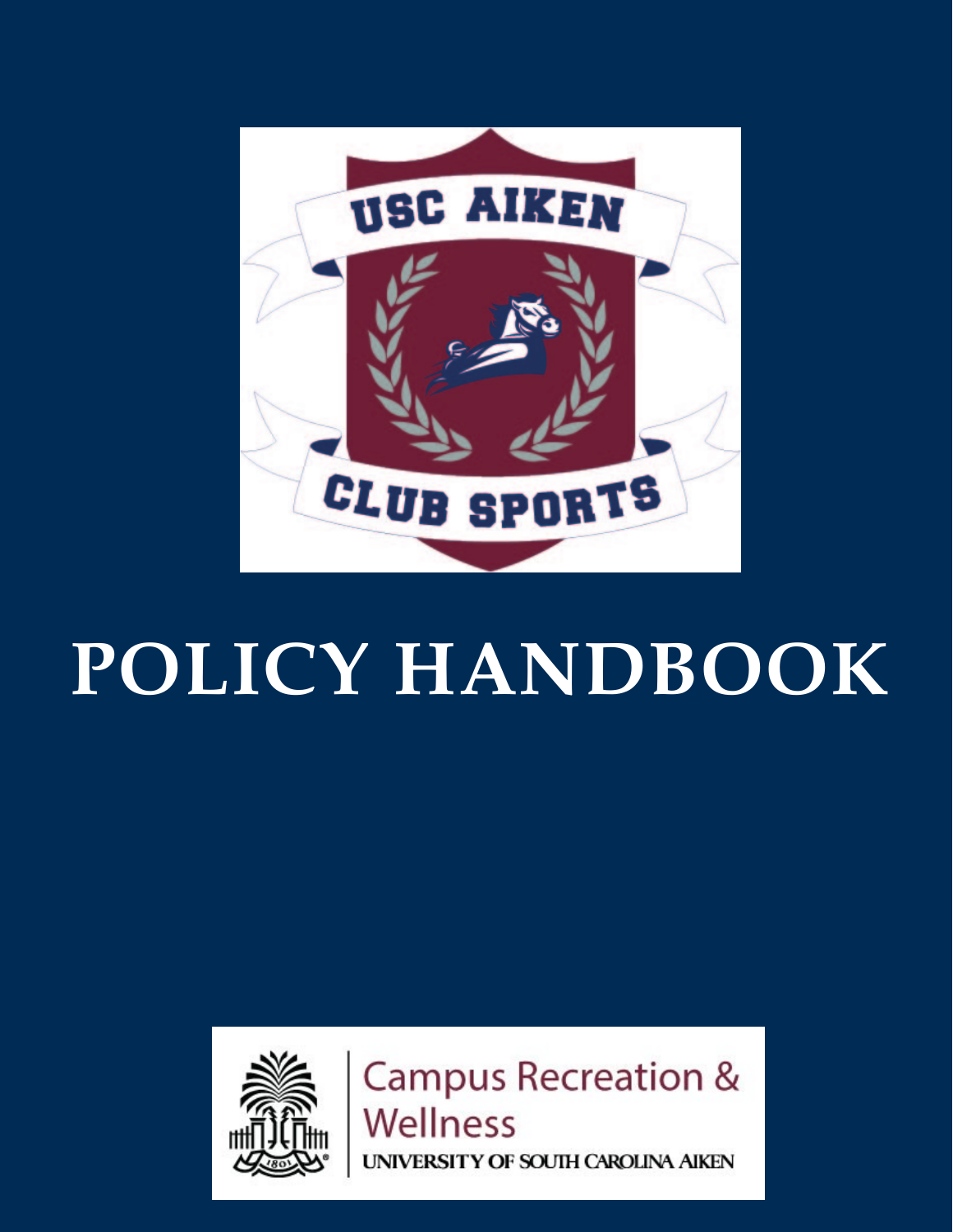# USCA Club Sports Policy

Club sports are recognized by the University of South Carolina Aiken as student organizations that participate in voluntary sport-related activities.

# I. DEFINITION OF CLUB SPORTS

A club sport is a registered student organization that provides a program of instruction, recreation, and/or competition in a specific sport or recreational/physical activity.

# II. PURPOSES OF CLUB SPORTS

The University recognizes that the purposes of Club Sports are:

- A. To expose students to new activities.
- B. To continue and enhance skills already acquired.
- C. To provide recreational opportunities that would otherwise not be available.
- D. To develop student leadership skills.
- E. To provide opportunities for students to develop positive interpersonal relationships and to promote an appreciation for cultural diversity.
- F. To enhance holistic development through leisure and physical activities.

### III. CRITERIA TO BE A CLUB SPORT

The criteria to be a club sport are as follows:

- A. Club sports must be registered student organizations in accordance with the University regulations governing student organizations.
- B. Club sports must involve physical activity.
- C. Club sports must provide instruction for all club members and provide intra-university competition for members when appropriate.

#### IV. CONDITIONS OF RECOGNITION

- A. Sports clubs must be formally recognized by the University of South Carolina Aiken as registered student organizations.
- B. The University reserves the right to review and deem inappropriate for registration as a University Club Sport, certain activities (e.g. bungy jumping, sport parachute, hang-gliding, parasailing, etc.).
- C. Club Sports must be formally recognized by the Office of Student Life.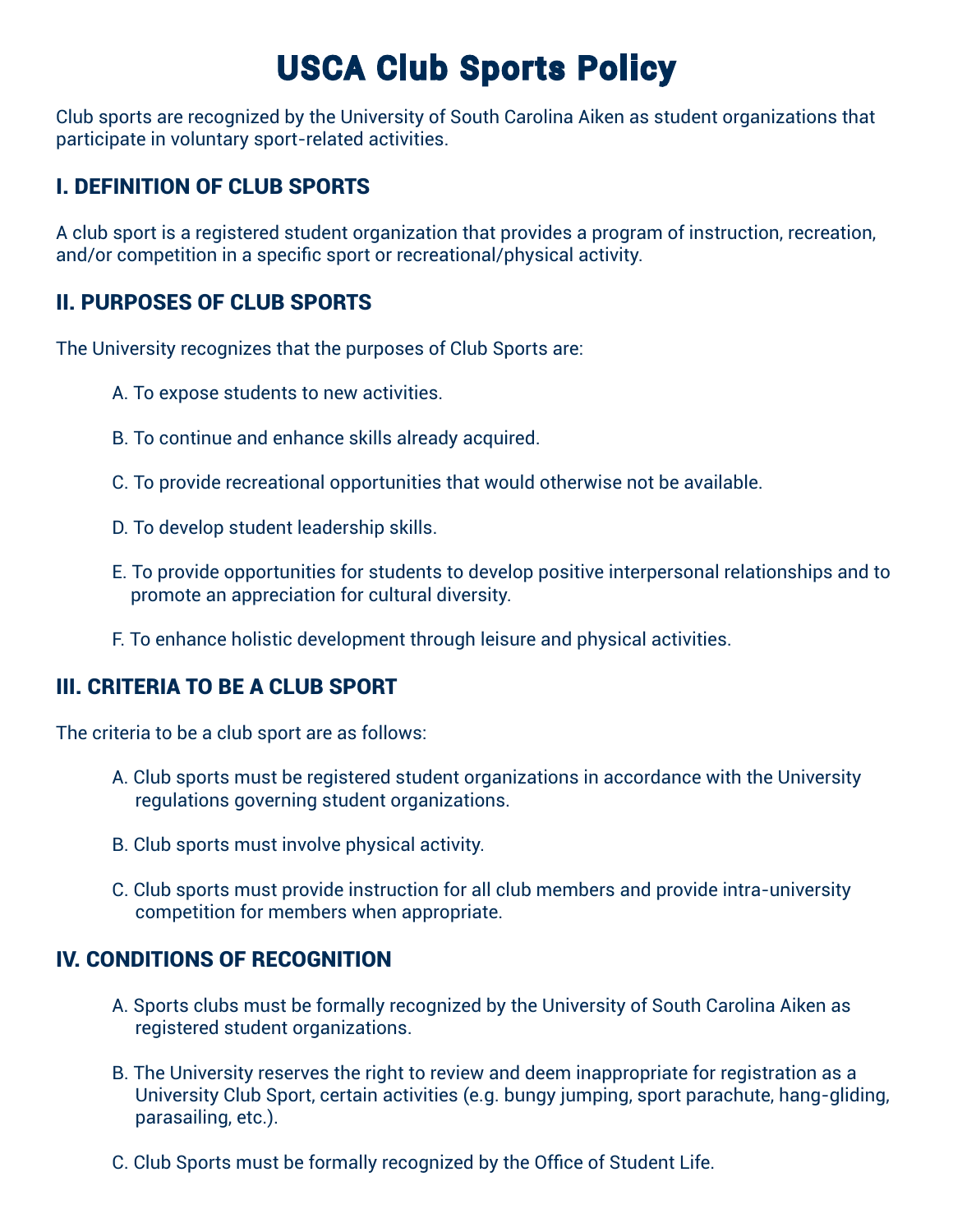#### V. SUPPORT FOR CLUB SPORTS FROM THE UNIVERSITY OF SOUTH CAROLINA AIKEN

A University recognized club sport is eligible to:

- A. Use University facilities, equipment, and services according to prescribed policies and procedures.
- B. Be monitored by and receive other support services from the Office of Student Involvement and other University sources.
- C. Receive the assistance of the Faculty/Staff Advisors in the normal business activities and operations.
- D. Collect reasonable dues, sponsor fundraising events, and solicit funds according to University policy.
- E. Receive awards and honors presented to University organizations and members.
- F. Be listed in University/student publications.
- G. Sponsor program activities consistent with the purpose of the organization.
- H. Participate in leadership training workshops and programs sponsored by the Office of Student Life.
- I. Submit to receive Student Activities monies one year after active existence in accordance with Student Government codes.

#### VI. CLUB SPORTS INSURANCE POLICY

- A. The University does not provide accident insurance to club sport members or to sports clubs. It cannot be held responsible for injuries incurred through participation in voluntary activities. The Office of Student Life strongly recommends that all club sport members have a medical insurance plan in effect before participating in any club activity.
- B. Club sports may wish to purchase group insurance (both personal injury and personal liability) when appropriate. Consultation may be given by the Assistant Vice Chancellor of Student Life (or designee) and the University Risk Manager.

#### VI. OBLIGATIONS OF CLUB SPORTS

As a University recognized club sport, the club sport shall be obligated to:

A. Understand that the University of South Carolina Aiken is not responsible for the activities of the Club Sport. The University considers participation in club sport programs a purely voluntary activity and individuals participate at their own risk. Participants should be aware of the possibilities of bodily injury and should understand that they are responsible for any and all costs arising out of injury or property damage sustained through participation.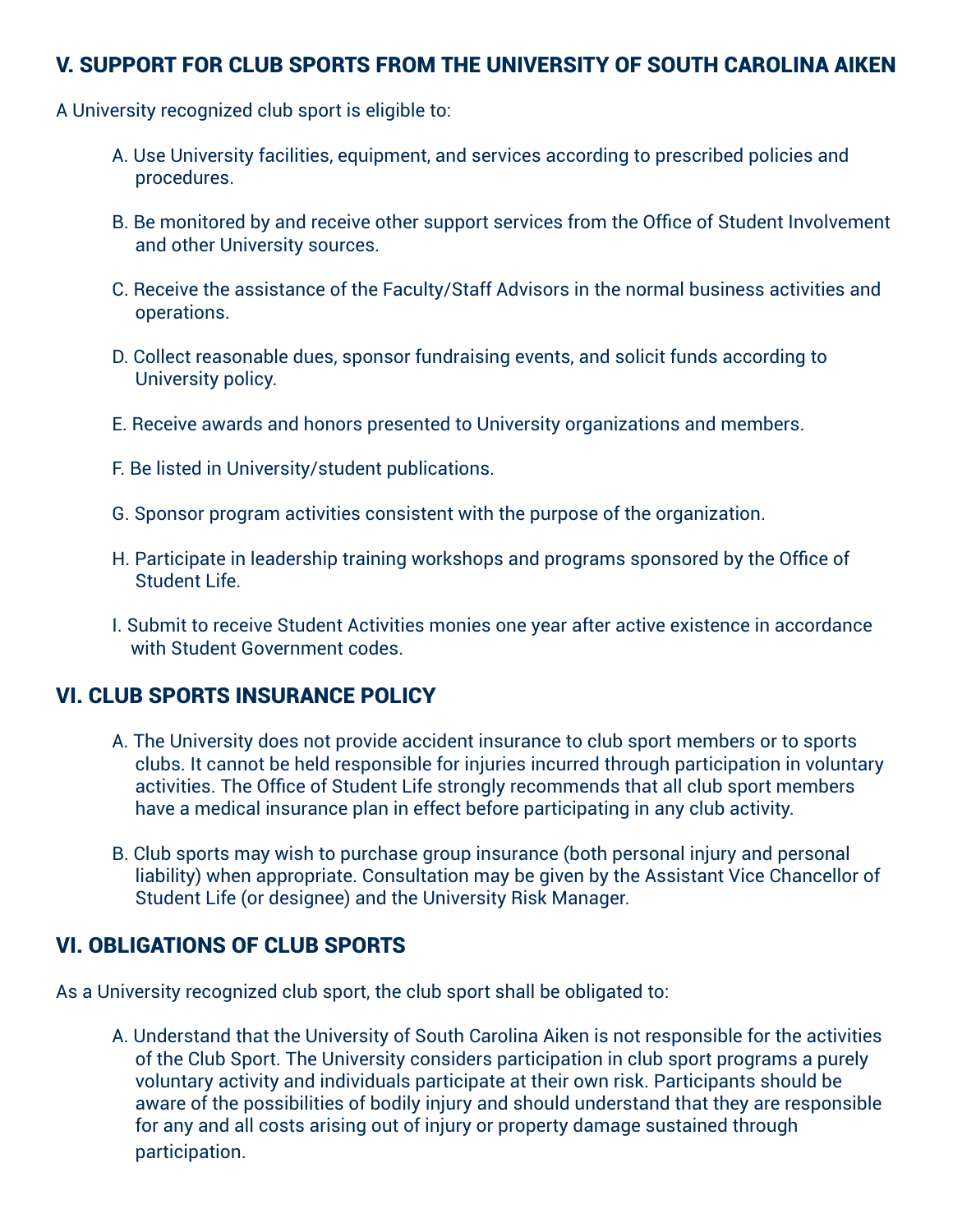- B. Adopt, maintain, and conduct business in accordance with a constitution and any other by-laws or regulations. These should:
	- State the purpose of the organization.
	- Identify the titles and duties of officers and specify the date of their election.
	- Contain no provision which would discriminate on the basis of sex, race, color, national origin or disability unless otherwise exempt.
	- Ensure that all activities will not interfere with academic responsibilities.
	- Contain no provisions for and ensure against the sponsoring of destructive activities that would tarnish the reputation of the University or cause damage to the club sport, the University, personal property or individuals.
	- Prohibit the use of alcohol and the unlawful manufacturing, distribution, dispensation, posession or use of illegal drugs or controlled substances.
	- Prohibit the sexual harassment of all club members.
	- State all rules and regulations of the club. This should include proper equipment procedures.
	- Ensure that membership is limited to students, faculty and staff.
- C. Understand that Club Sports are not agents of the University of South Carolina Aiken (e.g., The Equestrian Club at the University of South Carolina Aiken). The clubs may use the name "University of South Carolina Aiken" in describing the organization, however, Club Sports must themselves understand and make it clear in their representation to third parties that they speak only for their own members, not the University or the student body as a whole.
- D. Remain in good standing with local, regional and national affiliations as appropriate.
- E. Maintain an active membership roster and submit to the Office of Student Involvement a "Waiver of Liability and Release Form" from all club members before participating.
- F. Complete and submit to the Office of Student Life, "Visiting Teams Waiver of Liability and Release Form" for all persons who come to USCA to participate in a game, tournament, etc. sponsored by a club sport. These forms should be completed before participating.
- G. All club sports are required to have at least two representatives at each club sport meeting which are held once per month.
- H. Comply with all local, state, and federal laws and University regulations.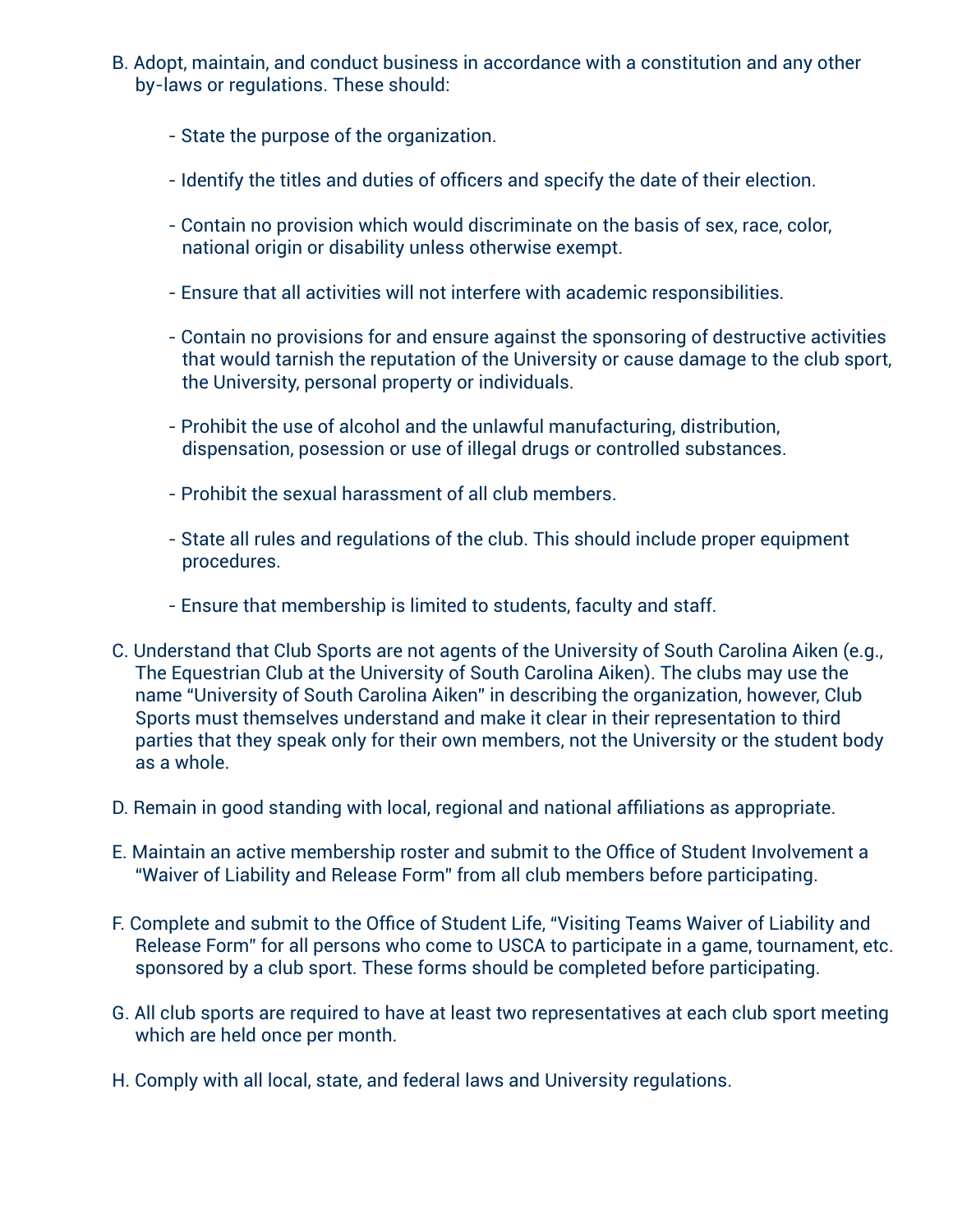- I. Maintain an active Faculty/Staff Advisor. If instructors/coaches meet requirement for serving as Faculty/Staff Advisor, they should do so. Faculty/Staff Advisors must be full time faculty or staff. For those instructors/ coaches who do not meet these requirements (i.e., non-University personnel), Office of Student Life staff may temporarily serve as Faculty Advisors when an active Faculty Advisor cannot be found.
- J. Maintain an active instructor/coach with proper certification by a National certifying agency or written documentation of competence and background in their area of expertise. If a National certifying agency does not exist, the instructor/coach must still provide written documentation of competence and background in their area of expertise. Written contracts should be utilized with University and non-University instructors/coaches.
- K. Participate in all workshops sponsored by the Office of Student Life in regards to club sports.
- L. Abide by travel policies. These include, but are not limited to the following:
	- All persons driving to club activities must sign a form stating that they have proper vehicle insurance before driving to an event. This form will also include the name of the insurance company and the insurance policy number. This form must be submitted to the Office of Student Life.
	- All persons driving University vehicles to club activities must follow University procedures. A driver's record must be submitted per University procedures.
- M. Abide by equipment policies. These include, but are not limited to the following:
	- Equipment valued under \$500 should have clear checkout procedures. A logbook should be used and compared to University inventory. All equipment is to be checked by the staff of the Office of Student of Life with officers of the club each semester. All equipment should be housed on the USC campus unless written permission is obtained from the Office of Student Involvement.
	- Equipment valued over \$500, or equipment needing certified servicing, should be placed on contract between the University of South Carolina Aiken and appropriate vendors according to University policy. Contracts should be handled by the Office of Student Life and will include specifics regarding clear procedures of authorization (i.e., who can checkout or use equipment) and appropriate amount of insurance (theft, fire, etc.).
	- All clubs must have an equipment manager that will be responsible for checking in and out equipment to authorized club members. Records of equipment check in and out should be kept on file with the Office of Student Life.
	- Damaged or lost equipment must be reported to the Office of Student Life by a club officer or equipment manager within 24 hours.
	- In case of equipment damage, individual(s) may be held responsible for repayment costs due to negligent use or loss. Cases may be referred to the Office of Student Life for further action.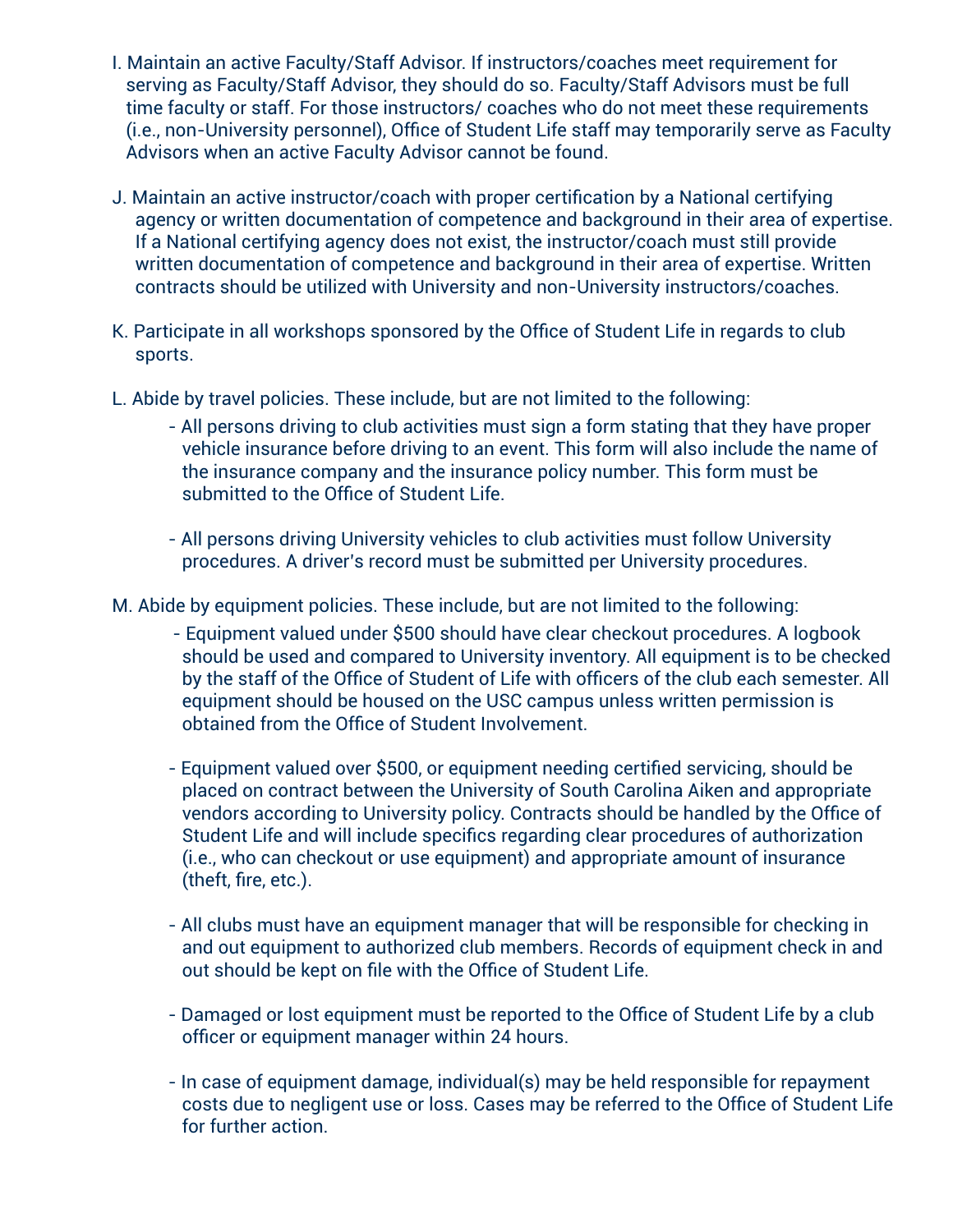- Donated equipment should be inspected and deemed in good condition before being used by club sports.
- All equipment purchased by a student activity fee funded student organization is property of the University of South Carolina Aiken and may be used for recognized club sports activities. All use of and transactions involving property shall be done in accordance with University of South Carolina Aiken policy and the organization's constitution.
- N. Complete and submit to the Office of Student Life a general information sheet concerning game schedules, tournaments, practices, etc. at the beginning of each semester.
- O. Deposit all money raised or collected from an activity sponsored in whole or in part by Student Activity Fee funds into the Student Life account of the organization. No part of the funds can be deposited into an outside bank account. University receipt books must be utilized.
- P. Receive approval from the Office of Student Life prior to the sponsoring of fund-raising activities. Fund-raising audit sheets should be completed and submitted to the Office of Student Life.
- Q. Complete and submit to the Office of Student Life, "Accident Report Forms" and "Emergency Medical Services Request Forms" for accidents and injuries within 24 hours.
- R. Ensure all individual club members are advised to review their medical insurance plans and receive any necessary medical advice before participating in any club activity.
- S. Purchase group insurance (both personal injury and personal liability) when appropriate. Consultation may be given by the Assistant Vice Chancellor of Student Life (or designee) and the University Risk Manager.

Violation of any of the Conditions or Obligations of Affiliation may result in the loss of recognition by the Office of Student Life and/or the University of South Carolina Aiken.

# CLUB SPORTS MEMBERSHIP

- A. Active membership in a club sports shall be limited to:
	- Persons officially connected with the University as faculty, staff, or full-time students. Students taking six credit hours or more and who pay the University Fee are eligible for regular membership in student organizations.
	- Spouses who have obtained a Club Sports participation card.
- B. The following are eligible for summer membership:
	- Students enrolled in the spring semester under the above conditions and indicating intent to continue (students who have preregistered) in the fall semester.
	- Students enrolled in summer school.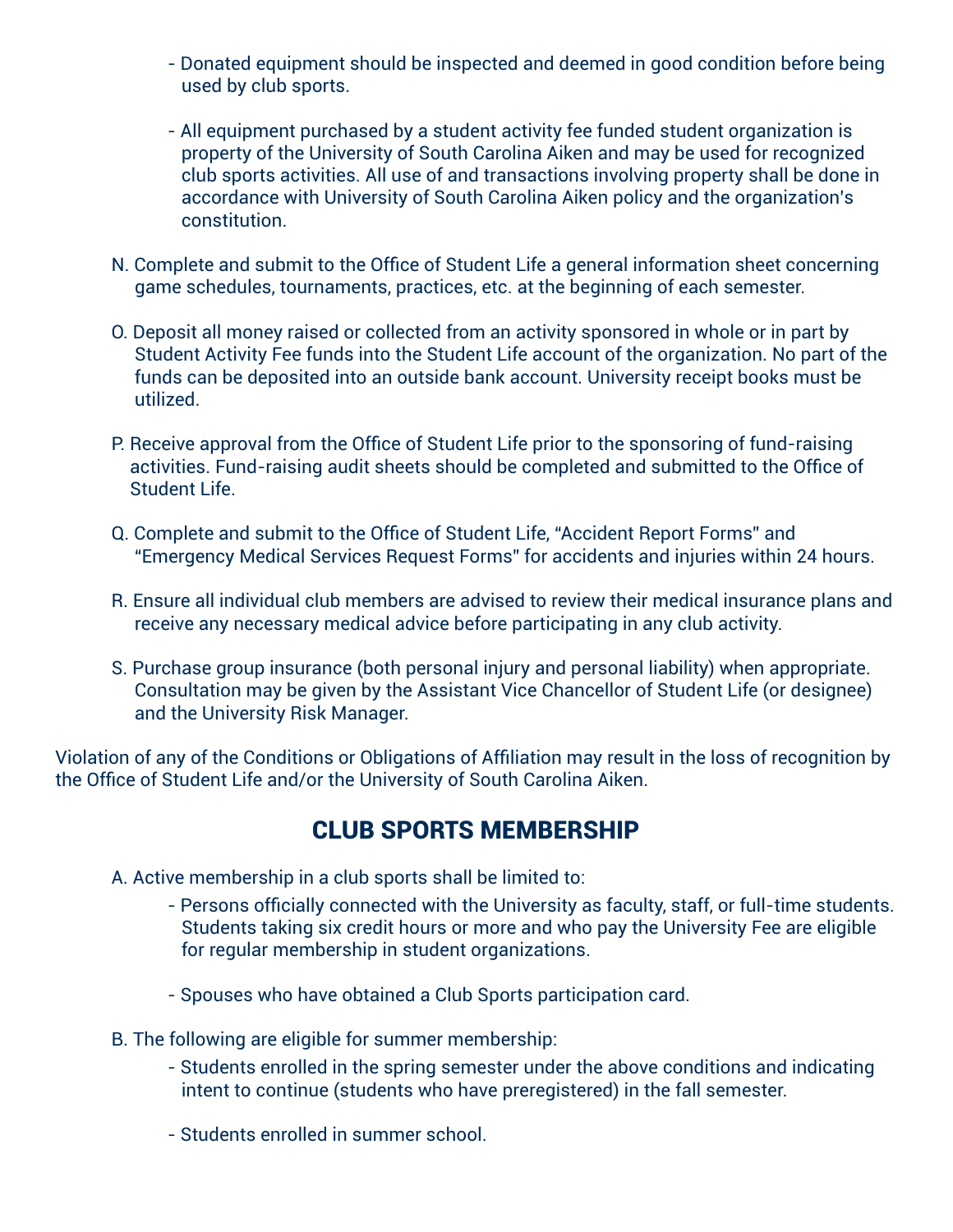- C. The above individuals agree to comply with the club rules, club constitution, and the guidelines set forth in the Office of Student Life. Any person not meeting the above requirements shall not be eligible for membership in any Club Sport.
- D. All club members are required to complete a "Club Sports Membership Application and Waiver of Liability and Release Form" before participating as a member of a Club Sport.
- E. No person other than members (and one coach for organized practices) may use club equipment, participate in any Club Sport activity, or receive any benefits that derive from funds allocated by Student Activity Fees.
- F. Coaches (other than members) are not eligible to receive any remuneration, travel, or subsistence reimbursement, or any other support from University monies available to the club.
- G. Any exceptions on subsidizing travel for coaches must be approved by the Director of Student Life.
- H. Associate, affiliate, honorary, or comparable type memberships used to circumvent the membership requirements are not authorized.

# CLUB SPORT COACHING GUIDELINES

Coaches/Instructors are not a requirement for members of the Club Sport at USCA. The Department and its employees do not have the expertise to determine the technical skills of a coach/instructor and, therefore, relies on the judgment of the sport club members to evaluate those qualities and skills. If a club feels the expertise of a coach or instructor would be an asset, it is the club's responsibility to secure the services of an instructor or coach for their team. The person who serves in this role will not be considered an employee of USCA or the Office of Student Life, and cannot be paid with university funds.

#### Coaches and instructors must abide by the following guidelines:

- A. The coach/instructor shall be aware of and follow all University and Departmental procedures relative to the club sport program. The officers should schedule an appointment with the Assistant Vice Chancellor of Student Life (or designee) and coach to cover these procedures.
- B. The coach/instructor should restrict his/her contributions to coaching and should refrain from activities involved in the club's management. A club sport is first and foremost a student organization. The philosophy, and key, to the success of the Club Sport Program has been the continued emphasis placed on student leadership and participation. Therefore, matters involving the management of the club must be left to the student members. The student leaders, not the coach, must serve as the liaison between the sport club and the Assistant Vice Chancellor of Student Life (or designee). Club business matters (i.e. hosting tournaments, submitting forms, and requesting facilities and equipment) must be coordinated by the club members, with the coach/instructor serving in an advisory capacity. Club activities and events should not be left solely to the coach or single student leader.